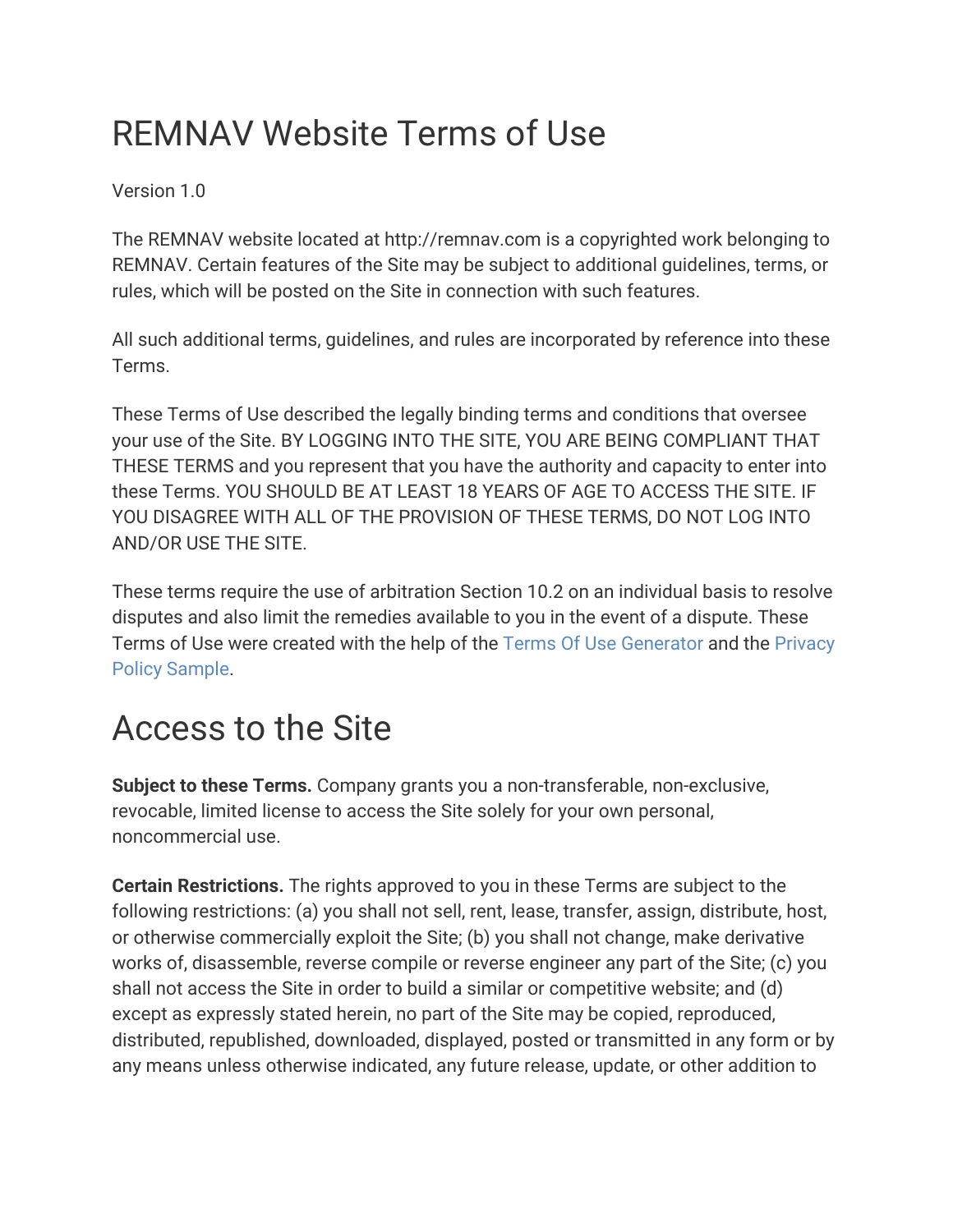functionality of the Site shall be subject to these Terms. All copyright and other proprietary notices on the Site must be retained on all copies thereof.

Company reserves the right to change, suspend, or cease the Site with or without notice to you. You approved that Company will not be held liable to you or any third-party for any change, interruption, or termination of the Site or any part.

**No Support or Maintenance.** You agree that Company will have no obligation to provide you with any support in connection with the Site.

Excluding any User Content that you may provide, you are aware that all the intellectual property rights, including copyrights, patents, trademarks, and trade secrets, in the Site and its content are owned by Company or Company's suppliers. Note that these Terms and access to the Site do not give you any rights, title or interest in or to any intellectual property rights, except for the limited access rights expressed in Section 2.1. Company and its suppliers reserve all rights not granted in these Terms.

### Third-Party Links & Ads; Other Users

**Third-Party Links & Ads.** The Site may contain links to third-party websites and services, and/or display advertisements for third-parties. Such Third-Party Links & Ads are not under the control of Company, and Company is not responsible for any Third-Party Links & Ads. Company provides access to these Third-Party Links & Ads only as a convenience to you, and does not review, approve, monitor, endorse, warrant, or make any representations with respect to Third-Party Links & Ads. You use all Third-Party Links & Ads at your own risk, and should apply a suitable level of caution and discretion in doing so. When you click on any of the Third-Party Links & Ads, the applicable third party's terms and policies apply, including the third party's privacy and data gathering practices.

**Other Users.** Each Site user is solely responsible for any and all of its own User Content. Because we do not control User Content, you acknowledge and agree that we are not responsible for any User Content, whether provided by you or by others. You agree that Company will not be responsible for any loss or damage incurred as the result of any such interactions. If there is a dispute between you and any Site user, we are under no obligation to become involved.

You hereby release and forever discharge the Company and our officers, employees, agents, successors, and assigns from, and hereby waive and relinquish, each and every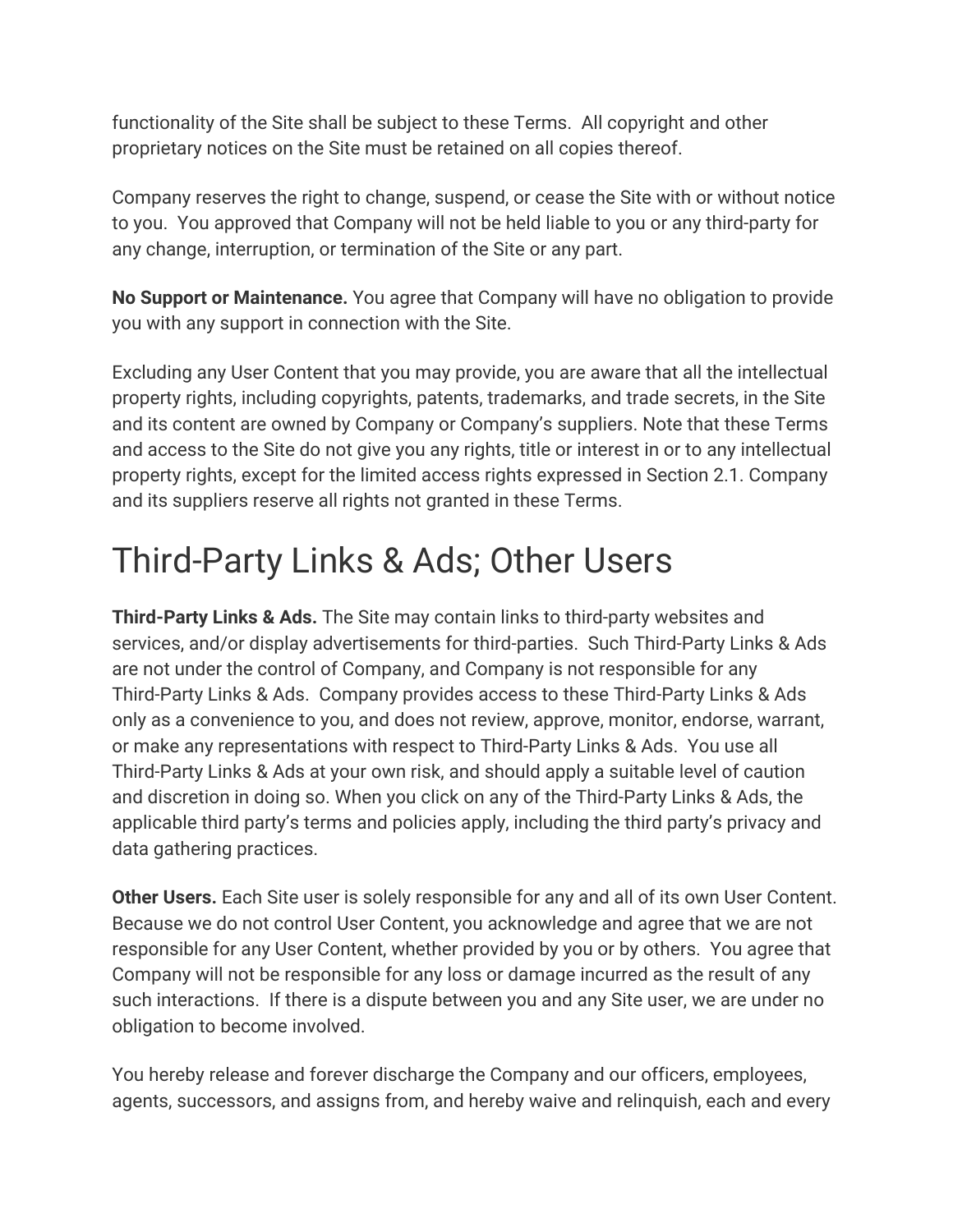past, present and future dispute, claim, controversy, demand, right, obligation, liability, action and cause of action of every kind and nature, that has arisen or arises directly or indirectly out of, or that relates directly or indirectly to, the Site. If you are a California resident, you hereby waive California civil code section 1542 in connection with the foregoing, which states: "a general release does not extend to claims which the creditor does not know or suspect to exist in his or her favor at the time of executing the release, which if known by him or her must have materially affected his or her settlement with the debtor."

**Cookies and Web Beacons.** Like any other website, REMNAV uses 'cookies'. These cookies are used to store information including visitors' preferences, and the pages on the website that the visitor accessed or visited. The information is used to optimize the users' experience by customizing our web page content based on visitors' browser type and/or other information.

**Google DoubleClick DART Cookie.** Google is one of a third-party vendor on our site. It also uses cookies, known as DART cookies, to serve ads to our site visitors based upon their visit to www.website.com and other sites on the internet. However, visitors may choose to decline the use of DART cookies by visiting the Google ad and content network Privacy Policy at the following URL – <https://policies.google.com/technologies/ads>

**Our Advertising Partners.** Some of advertisers on our site may use cookies and web beacons. Our advertising partners are listed below. Each of our advertising partners has their own Privacy Policy for their policies on user data. For easier access, we hyperlinked to their Privacy Policies below.

● Google <https://policies.google.com/technologies/ads>

### **Disclaimers**

The site is provided on an "as-is" and "as available" basis, and company and our suppliers expressly disclaim any and all warranties and conditions of any kind, whether express, implied, or statutory, including all warranties or conditions of merchantability, fitness for a particular purpose, title, quiet enjoyment, accuracy, or non-infringement. We and our suppliers make not guarantee that the site will meet your requirements, will be available on an uninterrupted, timely, secure, or error-free basis, or will be accurate, reliable, free of viruses or other harmful code, complete, legal, or safe. If applicable law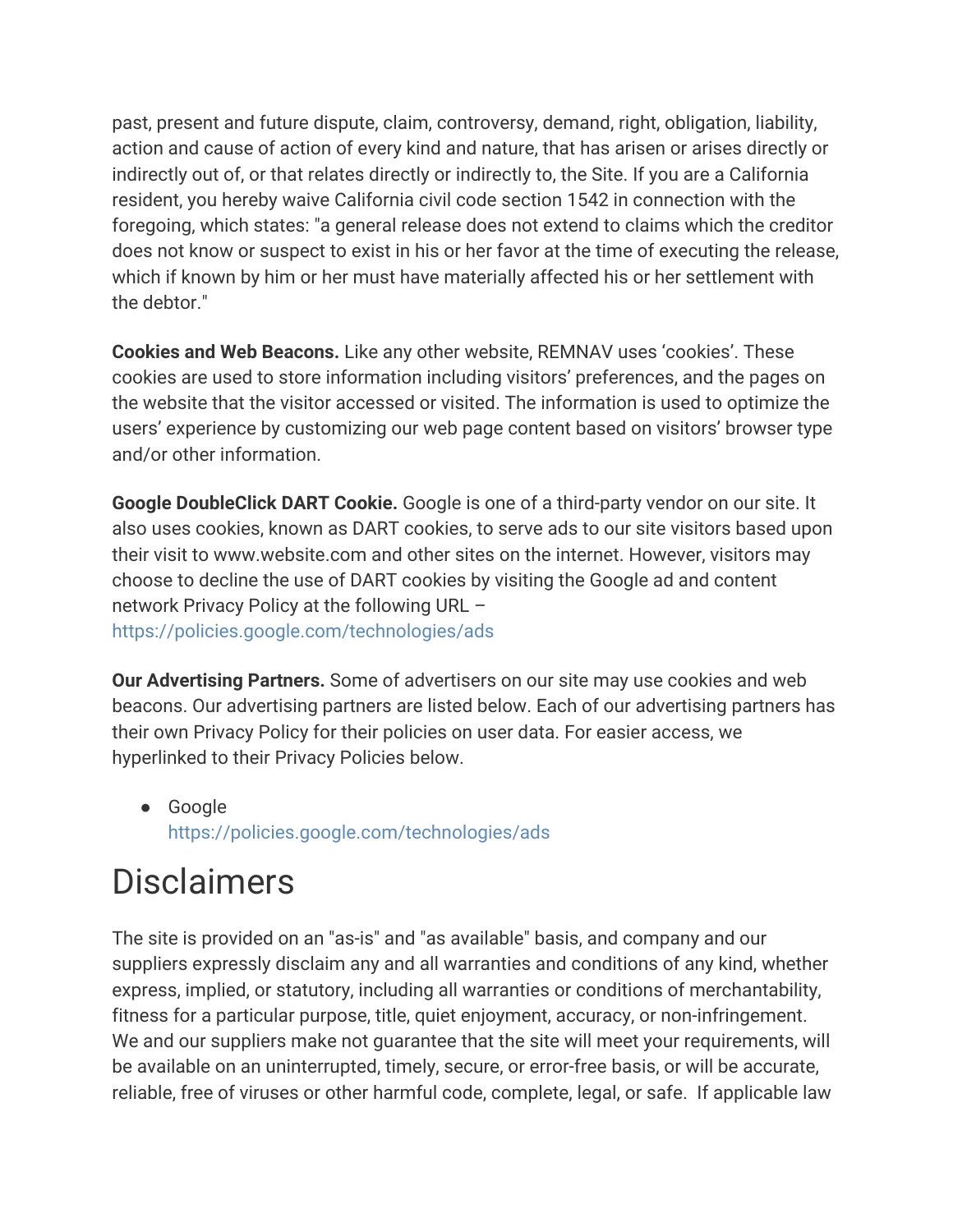requires any warranties with respect to the site, all such warranties are limited in duration to ninety (90) days from the date of first use.

Some jurisdictions do not allow the exclusion of implied warranties, so the above exclusion may not apply to you. Some jurisdictions do not allow limitations on how long an implied warranty lasts, so the above limitation may not apply to you.

# Limitation on Liability

To the maximum extent permitted by law, in no event shall company or our suppliers be liable to you or any third-party for any lost profits, lost data, costs of procurement of substitute products, or any indirect, consequential, exemplary, incidental, special or punitive damages arising from or relating to these terms or your use of, or incapability to use the site even if company has been advised of the possibility of such damages. Access to and use of the site is at your own discretion and risk, and you will be solely responsible for any damage to your device or computer system, or loss of data resulting therefrom.

To the maximum extent permitted by law, notwithstanding anything to the contrary contained herein, our liability to you for any damages arising from or related to this agreement, will at all times be limited to a maximum of fifty U.S. dollars (u.s. \$50). The existence of more than one claim will not enlarge this limit. You agree that our suppliers will have no liability of any kind arising from or relating to this agreement.

Some jurisdictions do not allow the limitation or exclusion of liability for incidental or consequential damages, so the above limitation or exclusion may not apply to you.

**Term and Termination.** Subject to this Section, these Terms will remain in full force and effect while you use the Site. We may suspend or terminate your rights to use the Site at any time for any reason at our sole discretion, including for any use of the Site in violation of these Terms. Upon termination of your rights under these Terms, your Account and right to access and use the Site will terminate immediately. You understand that any termination of your Account may involve deletion of your User Content associated with your Account from our live databases. Company will not have any liability whatsoever to you for any termination of your rights under these Terms. Even after your rights under these Terms are terminated, the following provisions of these Terms will remain in effect: Sections 2 through 2.5, Section 3 and Sections 4 through 10.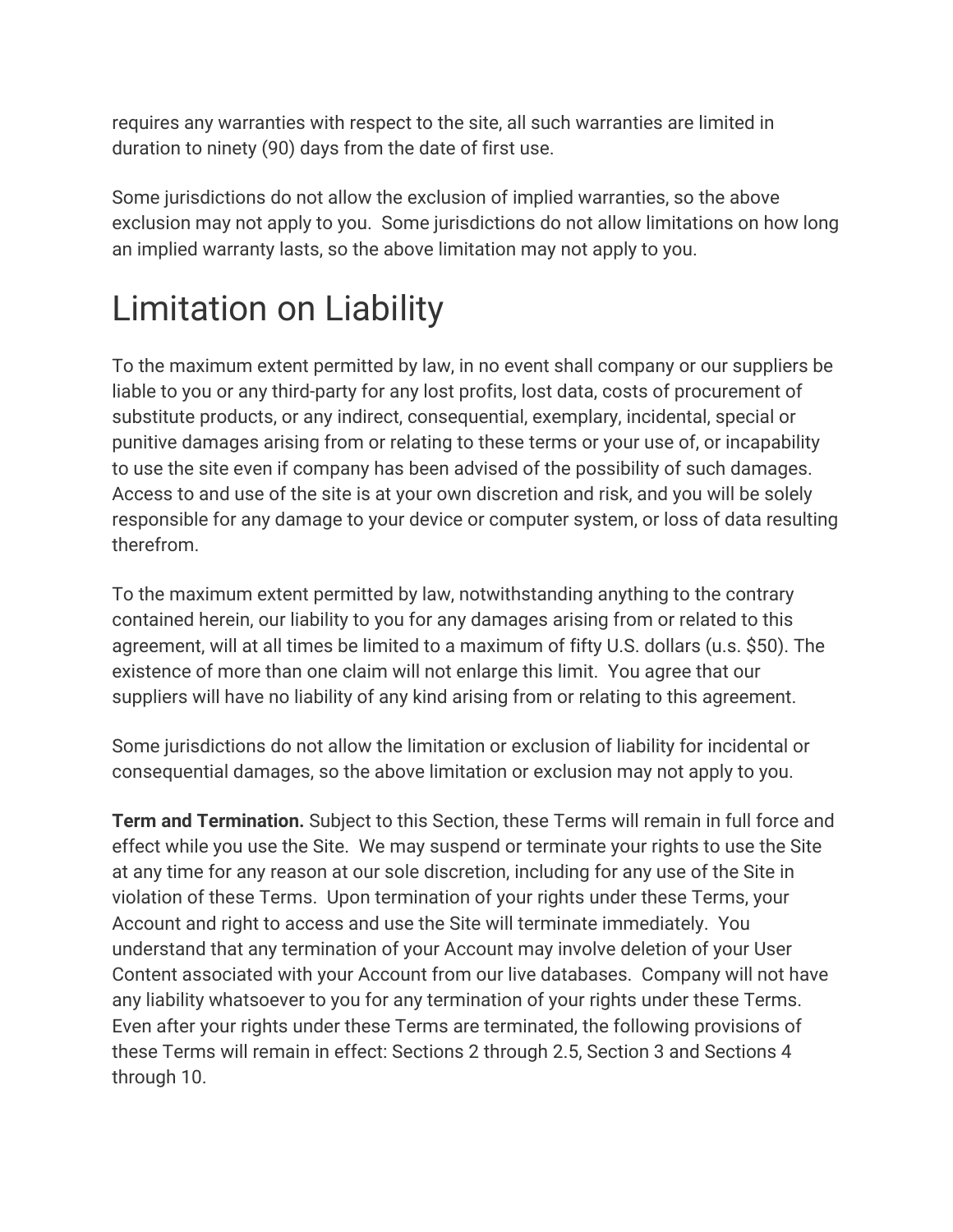# Copyright Policy.

Company respects the intellectual property of others and asks that users of our Site do the same. In connection with our Site, we have adopted and implemented a policy respecting copyright law that provides for the removal of any infringing materials and for the termination of users of our online Site who are repeated infringers of intellectual property rights, including copyrights. If you believe that one of our users is, through the use of our Site, unlawfully infringing the copyright(s) in a work, and wish to have the allegedly infringing material removed, the following information in the form of a written notification (pursuant to 17 U.S.C. § 512(c)) must be provided to our designated Copyright Agent:

- your physical or electronic signature;
- $\bullet$  identification of the copyrighted work(s) that you claim to have been infringed;
- identification of the material on our services that you claim is infringing and that you request us to remove;
- sufficient information to permit us to locate such material;
- your address, telephone number, and e-mail address;
- a statement that you have a good faith belief that use of the objectionable material is not authorized by the copyright owner, its agent, or under the law; and
- a statement that the information in the notification is accurate, and under penalty of perjury, that you are either the owner of the copyright that has allegedly been infringed or that you are authorized to act on behalf of the copyright owner.

Please note that, pursuant to 17 U.S.C. § 512(f), any misrepresentation of material fact in a written notification automatically subjects the complaining party to liability for any damages, costs and attorney's fees incurred by us in connection with the written notification and allegation of copyright infringement.

#### General

These Terms are subject to occasional revision, and if we make any substantial changes, we may notify you by sending you an e-mail to the last e-mail address you provided to us and/or by prominently posting notice of the changes on our Site. You are responsible for providing us with your most current e-mail address. In the event that the last e-mail address that you have provided us is not valid our dispatch of the e-mail containing such notice will nonetheless constitute effective notice of the changes described in the notice. Any changes to these Terms will be effective upon the earliest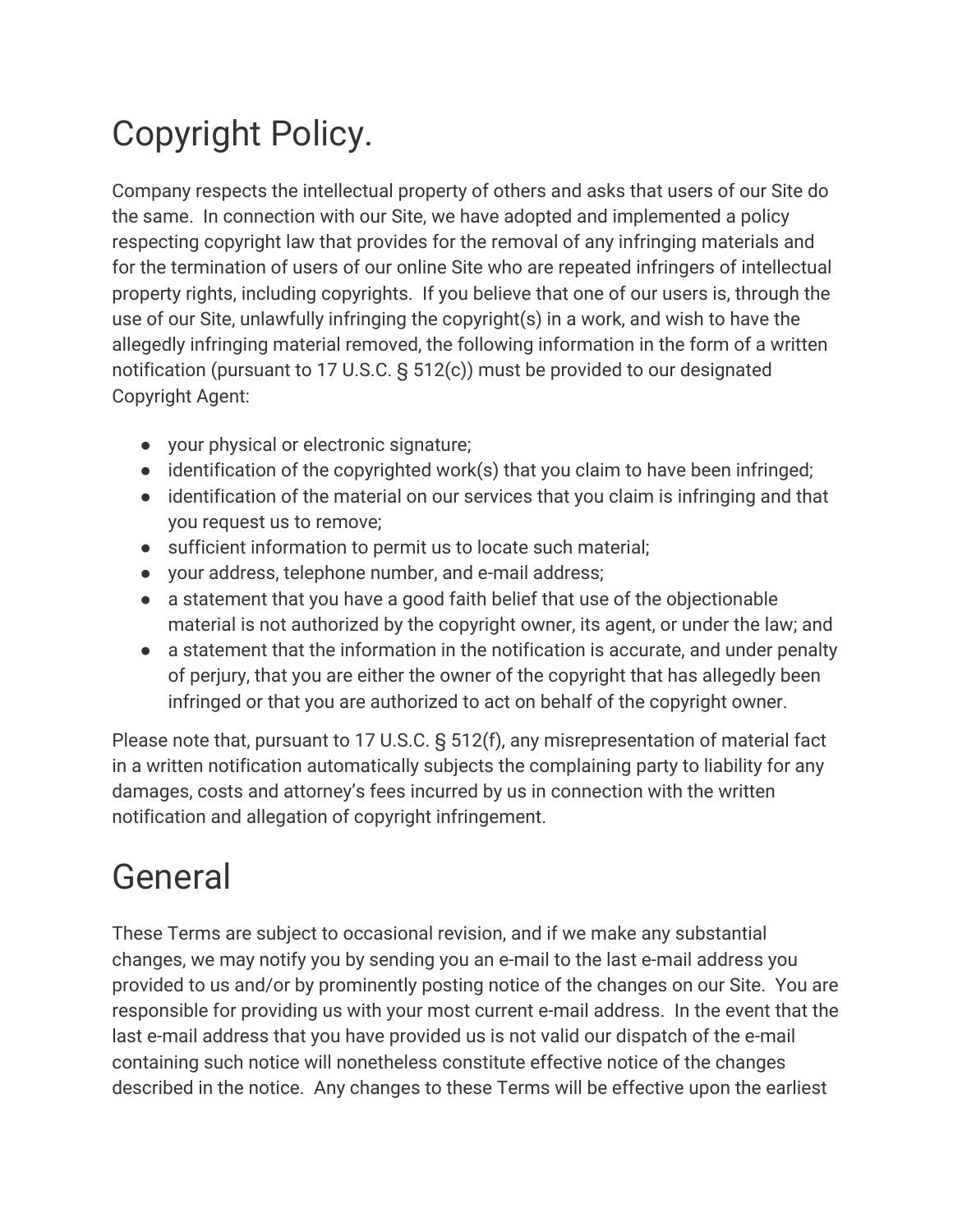of thirty (30) calendar days following our dispatch of an e-mail notice to you or thirty (30) calendar days following our posting of notice of the changes on our Site. These changes will be effective immediately for new users of our Site. Continued use of our Site following notice of such changes shall indicate your acknowledgement of such changes and agreement to be bound by the terms and conditions of such changes. Dispute Resolution. Please read this Arbitration Agreement carefully. It is part of your contract with Company and affects your rights. It contains procedures for MANDATORY BINDING ARBITRATION AND A CLASS ACTION WAIVER.

**Applicability of Arbitration Agreement.** All claims and disputes in connection with the Terms or the use of any product or service provided by the Company that cannot be resolved informally or in small claims court shall be resolved by binding arbitration on an individual basis under the terms of this Arbitration Agreement. Unless otherwise agreed to, all arbitration proceedings shall be held in English. This Arbitration Agreement applies to you and the Company, and to any subsidiaries, affiliates, agents, employees, predecessors in interest, successors, and assigns, as well as all authorized or unauthorized users or beneficiaries of services or goods provided under the Terms.

**Notice Requirement and Informal Dispute Resolution.** Before either party may seek arbitration, the party must first send to the other party a written Notice of Dispute describing the nature and basis of the claim or dispute, and the requested relief. A Notice to the Company should be sent to: San Jose, California. After the Notice is received, you and the Company may attempt to resolve the claim or dispute informally. If you and the Company do not resolve the claim or dispute within thirty (30) days after the Notice is received, either party may begin an arbitration proceeding. The amount of any settlement offer made by any party may not be disclosed to the arbitrator until after the arbitrator has determined the amount of the award to which either party is entitled.

**Arbitration Rules.** Arbitration shall be initiated through the American Arbitration Association, an established alternative dispute resolution provider that offers arbitration as set forth in this section. If AAA is not available to arbitrate, the parties shall agree to select an alternative ADR Provider. The rules of the ADR Provider shall govern all aspects of the arbitration except to the extent such rules are in conflict with the Terms. The AAA Consumer Arbitration Rules governing the arbitration are available online at adr.org or by calling the AAA at 1-800-778-7879. The arbitration shall be conducted by a single, neutral arbitrator. Any claims or disputes where the total amount of the award sought is less than Ten Thousand U.S. Dollars (US \$10,000.00) may be resolved through binding non-appearance-based arbitration, at the option of the party seeking relief. For claims or disputes where the total amount of the award sought is Ten Thousand U.S.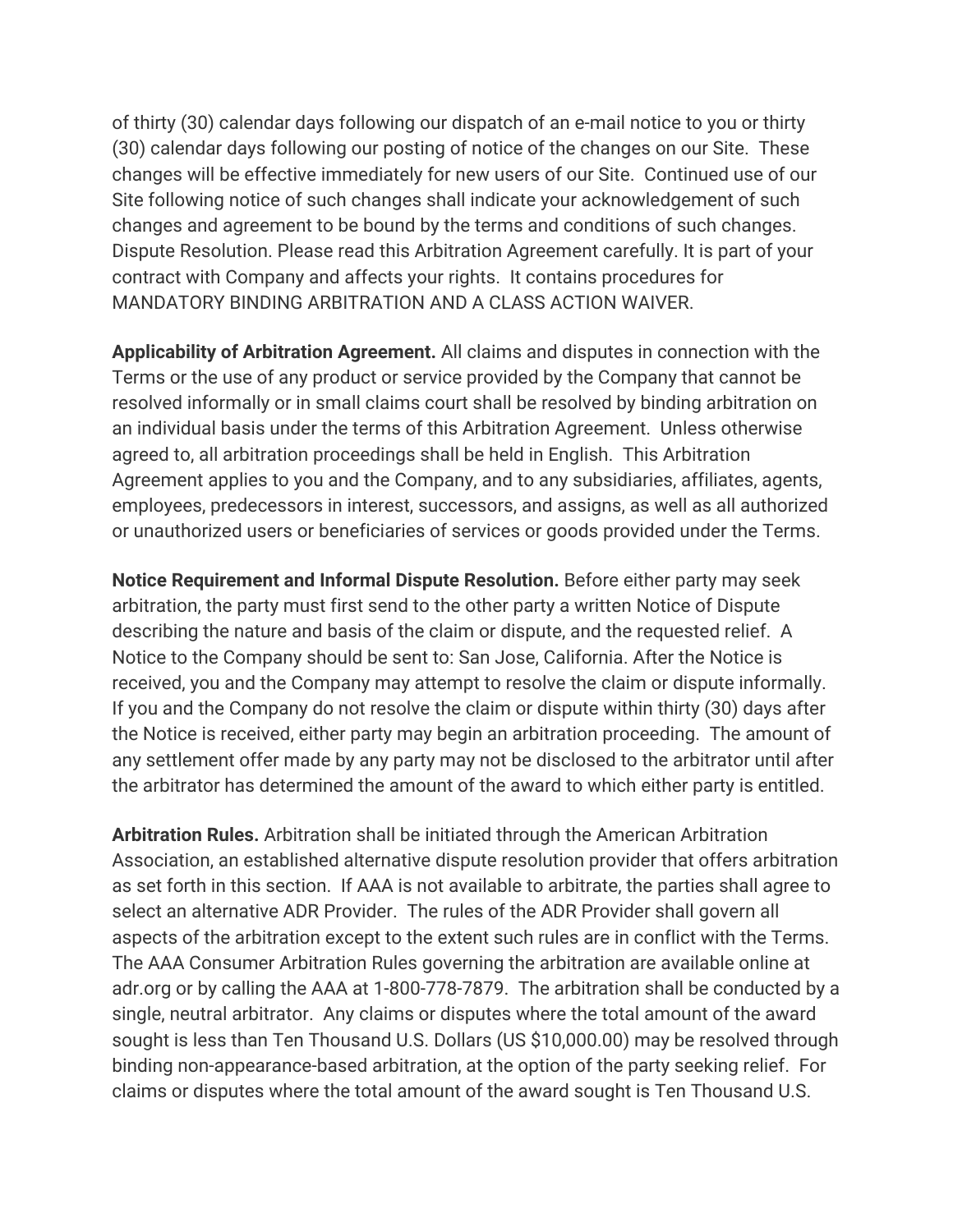Dollars (US \$10,000.00) or more, the right to a hearing will be determined by the Arbitration Rules. Any hearing will be held in a location within 100 miles of your residence, unless you reside outside of the United States, and unless the parties agree otherwise. If you reside outside of the U.S., the arbitrator shall give the parties reasonable notice of the date, time and place of any oral hearings. Any judgment on the award rendered by the arbitrator may be entered in any court of competent jurisdiction. If the arbitrator grants you an award that is greater than the last settlement offer that the Company made to you prior to the initiation of arbitration, the Company will pay you the greater of the award or \$2,500.00. Each party shall bear its own costs and disbursements arising out of the arbitration and shall pay an equal share of the fees and costs of the ADR Provider.

**Additional Rules for Non-Appearance Based Arbitration.** If non-appearance based arbitration is elected, the arbitration shall be conducted by telephone, online and/or based solely on written submissions; the specific manner shall be chosen by the party initiating the arbitration. The arbitration shall not involve any personal appearance by the parties or witnesses unless otherwise agreed by the parties.

**Time Limits.** If you or the Company pursues arbitration, the arbitration action must be initiated and/or demanded within the statute of limitations and within any deadline imposed under the AAA Rules for the pertinent claim.

**Authority of Arbitrator.** If arbitration is initiated, the arbitrator will decide the rights and liabilities of you and the Company, and the dispute will not be consolidated with any other matters or joined with any other cases or parties. The arbitrator shall have the authority to grant motions dispositive of all or part of any claim. The arbitrator shall have the authority to award monetary damages, and to grant any non-monetary remedy or relief available to an individual under applicable law, the AAA Rules, and the Terms. The arbitrator shall issue a written award and statement of decision describing the essential findings and conclusions on which the award is based. The arbitrator has the same authority to award relief on an individual basis that a judge in a court of law would have. The award of the arbitrator is final and binding upon you and the Company.

**Waiver of Jury Trial.** THE PARTIES HEREBY WAIVE THEIR CONSTITUTIONAL AND STATUTORY RIGHTS TO GO TO COURT AND HAVE A TRIAL IN FRONT OF A JUDGE OR A JURY, instead electing that all claims and disputes shall be resolved by arbitration under this Arbitration Agreement. Arbitration procedures are typically more limited, more efficient and less expensive than rules applicable in a court and are subject to very limited review by a court. In the event any litigation should arise between you and the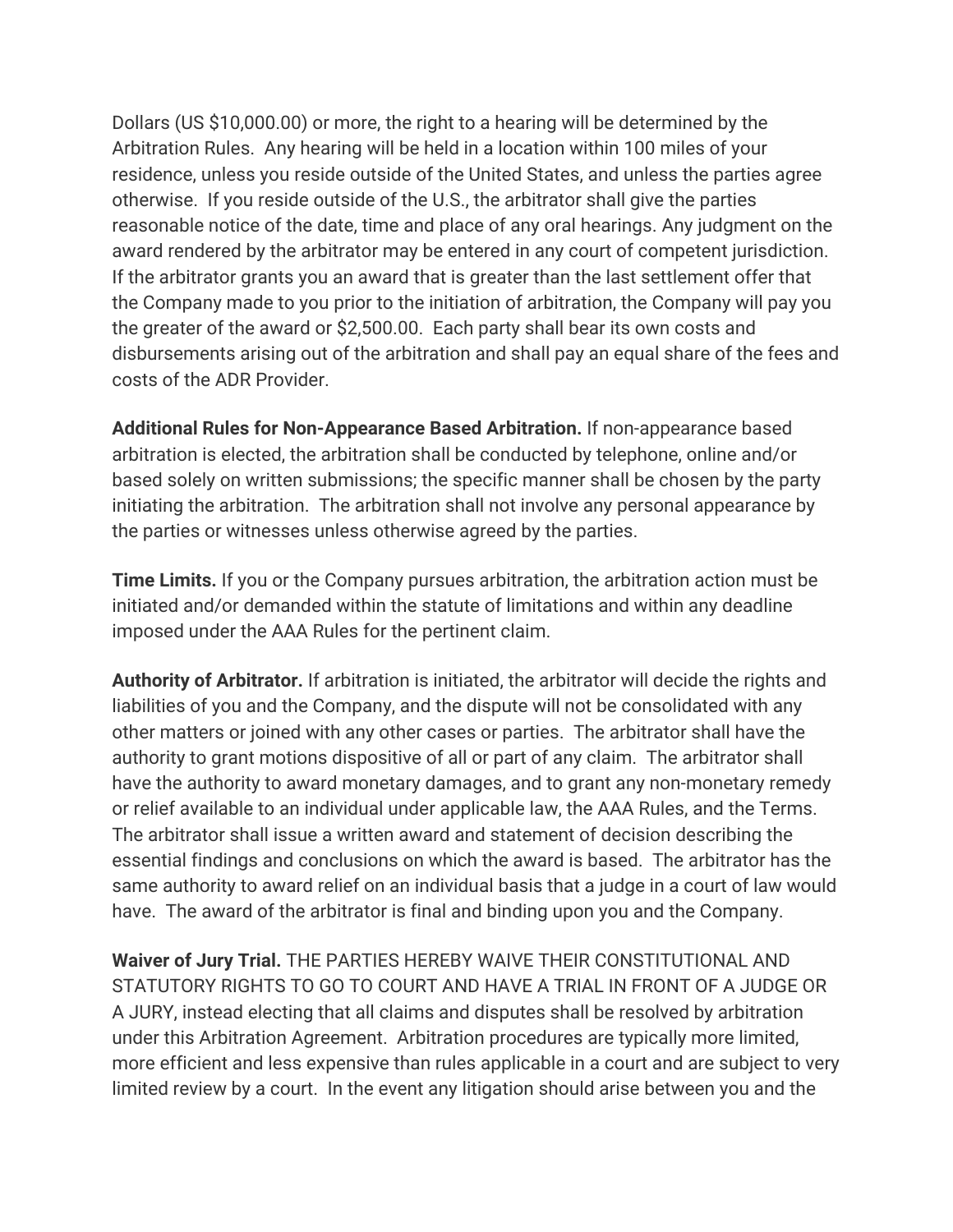Company in any state or federal court in a suit to vacate or enforce an arbitration award or otherwise, YOU AND THE COMPANY WAIVE ALL RIGHTS TO A JURY TRIAL, instead electing that the dispute be resolved by a judge.

**Waiver of Class or Consolidated Actions.** All claims and disputes within the scope of this arbitration agreement must be arbitrated or litigated on an individual basis and not on a class basis, and claims of more than one customer or user cannot be arbitrated or litigated jointly or consolidated with those of any other customer or user.

**Confidentiality.** All aspects of the arbitration proceeding shall be strictly confidential. The parties agree to maintain confidentiality unless otherwise required by law. This paragraph shall not prevent a party from submitting to a court of law any information necessary to enforce this Agreement, to enforce an arbitration award, or to seek injunctive or equitable relief.

**Severability.** If any part or parts of this Arbitration Agreement are found under the law to be invalid or unenforceable by a court of competent jurisdiction, then such specific part or parts shall be of no force and effect and shall be severed and the remainder of the Agreement shall continue in full force and effect.

**Right to Waive.** Any or all of the rights and limitations set forth in this Arbitration Agreement may be waived by the party against whom the claim is asserted. Such waiver shall not waive or affect any other portion of this Arbitration Agreement.

**Survival of Agreement.** This Arbitration Agreement will survive the termination of your relationship with Company.

**Small Claims Court.** Nonetheless the foregoing, either you or the Company may bring an individual action in small claims court.

**Emergency Equitable Relief.** Anyhow the foregoing, either party may seek emergency equitable relief before a state or federal court in order to maintain the status quo pending arbitration. A request for interim measures shall not be deemed a waiver of any other rights or obligations under this Arbitration Agreement.

**Claims Not Subject to Arbitration.** Notwithstanding the foregoing, claims of defamation, violation of the Computer Fraud and Abuse Act, and infringement or misappropriation of the other party's patent, copyright, trademark or trade secrets shall not be subject to this Arbitration Agreement.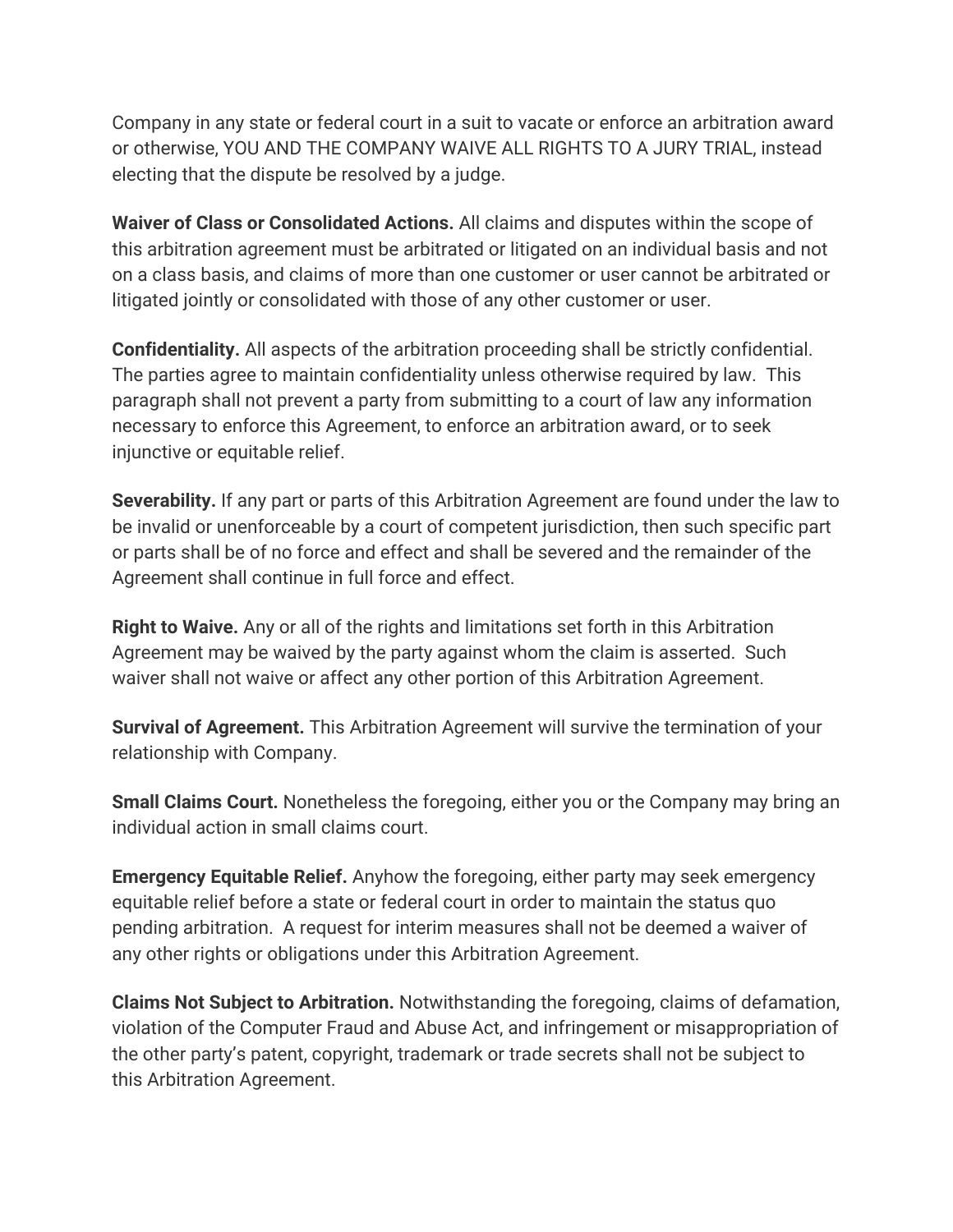In any circumstances where the foregoing Arbitration Agreement permits the parties to litigate in court, the parties hereby agree to submit to the personal jurisdiction of the courts located within Netherlands County, California, for such purposes.

The Site may be subject to U.S. export control laws and may be subject to export or import regulations in other countries. You agree not to export, re-export, or transfer, directly or indirectly, any U.S. technical data acquired from Company, or any products utilizing such data, in violation of the United States export laws or regulations.

Company is located at the address in Section 10.8. If you are a California resident, you may report complaints to the Complaint Assistance Unit of the Division of Consumer Product of the California Department of Consumer Affairs by contacting them in writing at 400 R Street, Sacramento, CA 95814, or by telephone at (800) 952-5210.

**Electronic Communications.** The communications between you and Company use electronic means, whether you use the Site or send us emails, or whether Company posts notices on the Site or communicates with you via email. For contractual purposes, you (a) consent to receive communications from Company in an electronic form; and (b) agree that all terms and conditions, agreements, notices, disclosures, and other communications that Company provides to you electronically satisfy any legal obligation that such communications would satisfy if it were be in a hard copy writing.

**Entire Terms.** These Terms constitute the entire agreement between you and us regarding the use of the Site. Our failure to exercise or enforce any right or provision of these Terms shall not operate as a waiver of such right or provision. The section titles in these Terms are for convenience only and have no legal or contractual effect. The word "including" means "including without limitation". If any provision of these Terms is held to be invalid or unenforceable, the other provisions of these Terms will be unimpaired and the invalid or unenforceable provision will be deemed modified so that it is valid and enforceable to the maximum extent permitted by law. Your relationship to Company is that of an independent contractor, and neither party is an agent or partner of the other. These Terms, and your rights and obligations herein, may not be assigned, subcontracted, delegated, or otherwise transferred by you without Company's prior written consent, and any attempted assignment, subcontract, delegation, or transfer in violation of the foregoing will be null and void. Company may freely assign these Terms. The terms and conditions set forth in these Terms shall be binding upon assignees.